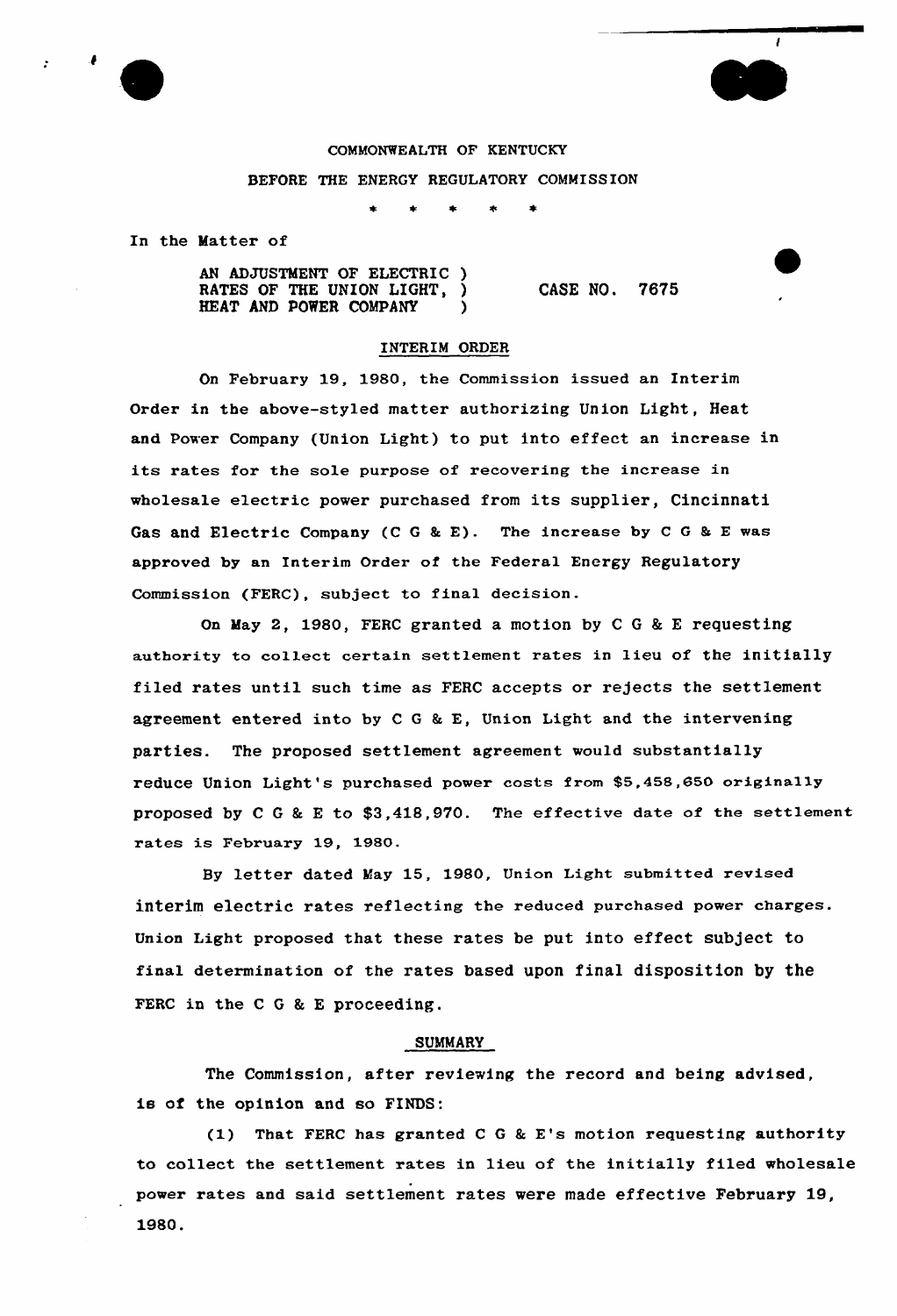(2) That the annual amount of wholesale power costs applicable to Union Light under the settlement rates is 53,418,9VO.

(3) That the revised interim electric tariffs as proposed by Union Light are fair, just and reasonable and should be allowed to become effective, subject to refund, for service rendered on and after February 19, 1980.

(4) That a refund is due Union Light from <sup>C</sup> <sup>G</sup> <sup>8</sup> <sup>E</sup> equal to the difference between the rates originally effective February 19, 1980, and the settlement rates and that Union Light, upon receipt of the refund, will, in turn, make refund to its consumers.

IT IS THEREFORE ORDERED, that the rates sought by Union Light, Heat and Power Company and as set out in Appendix "A" attached hereto and made a part hereof be and the same are hereby approved to be effective, subject to refund, for service rendered on and after February 19, 1980.

IT IS FURTHER ORDERED, that Union Light, Heat and Power Company shall maintain its records in such manner as will enable it, or the Commission, or any of its consumers, to determine the amounts to be refunded and to whom the refund is due in the event a refund is ordered by the Commission.

IT IS FURTHER ORDERED, that within three (3) working days from receipt of the refund from Cincinnati Gas and Electric Company, Union Light, Heat and Power Company shall notify this Commission and that within ten (10) days of receipt of said refund Union Light, Heat and Power Company shall submit a refund plan to this Commission for approval.

IT IS FURTHER ORDERED, that Union Light, Heat and Power continue to advise this Commission in writing at 30-day intervals as to the status of Cincinnati Gas and Electric proceedings before FFRC as they relate to this rate.

IT IS FURTHER ORDERED, that Union Light, Heat and Power Company shall file its revised tariff sheets within thirty (30) days setting forth the rates approved herein.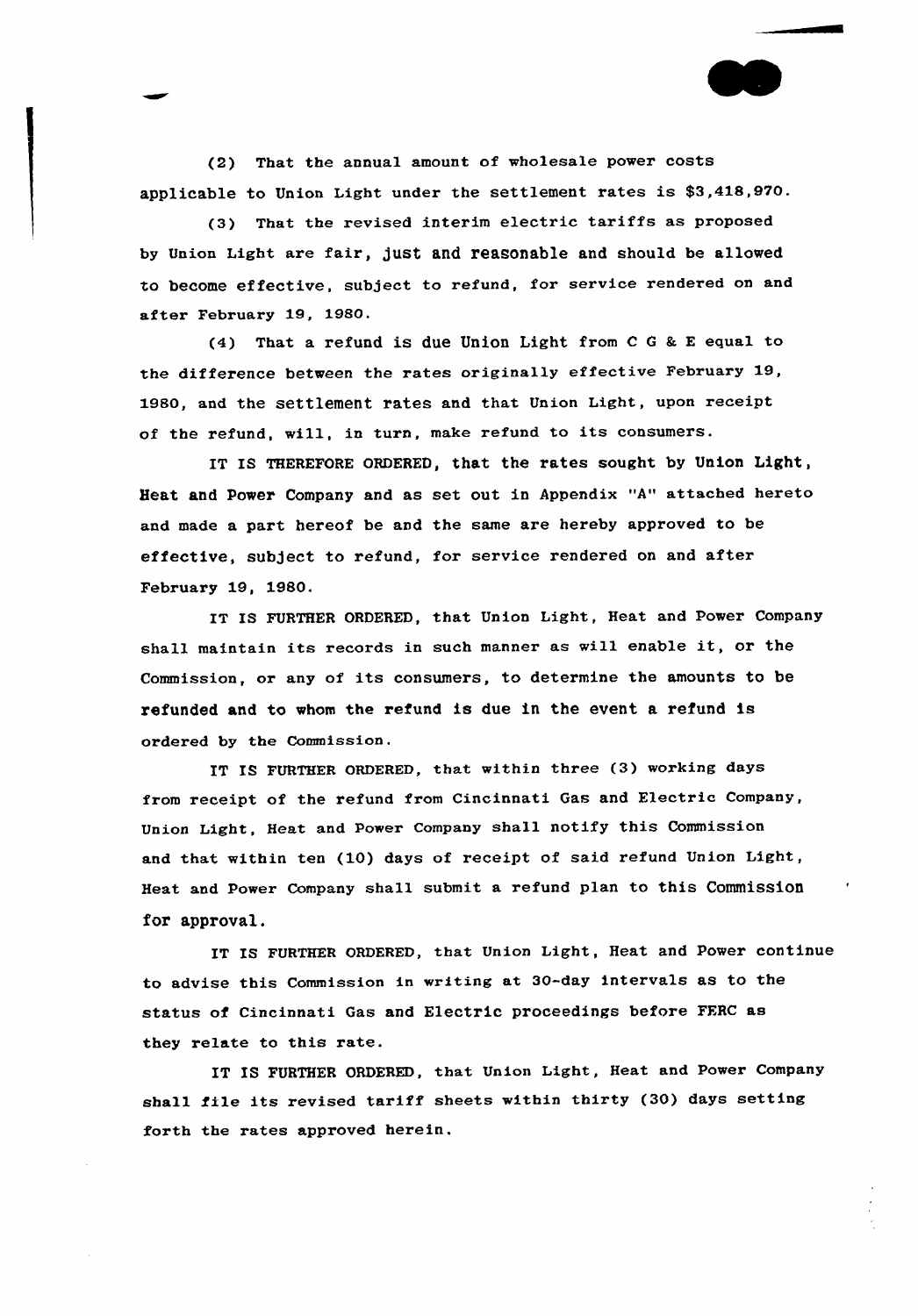

 $\ddot{a}$ 

The Commission reserves the right to make further investigation, findings, and conclusions in the matter herein.

Done at Frankfort, Kentucky, this the 12th day of June, 1980.

ENERGY REGULATORY COMMISSION  $\overline{\text{Ch}}$ **Trma** Chainman 'i ce Commissiohen

 $\frac{1}{\sqrt{2}}$ 

ATTEST:

**Secretary**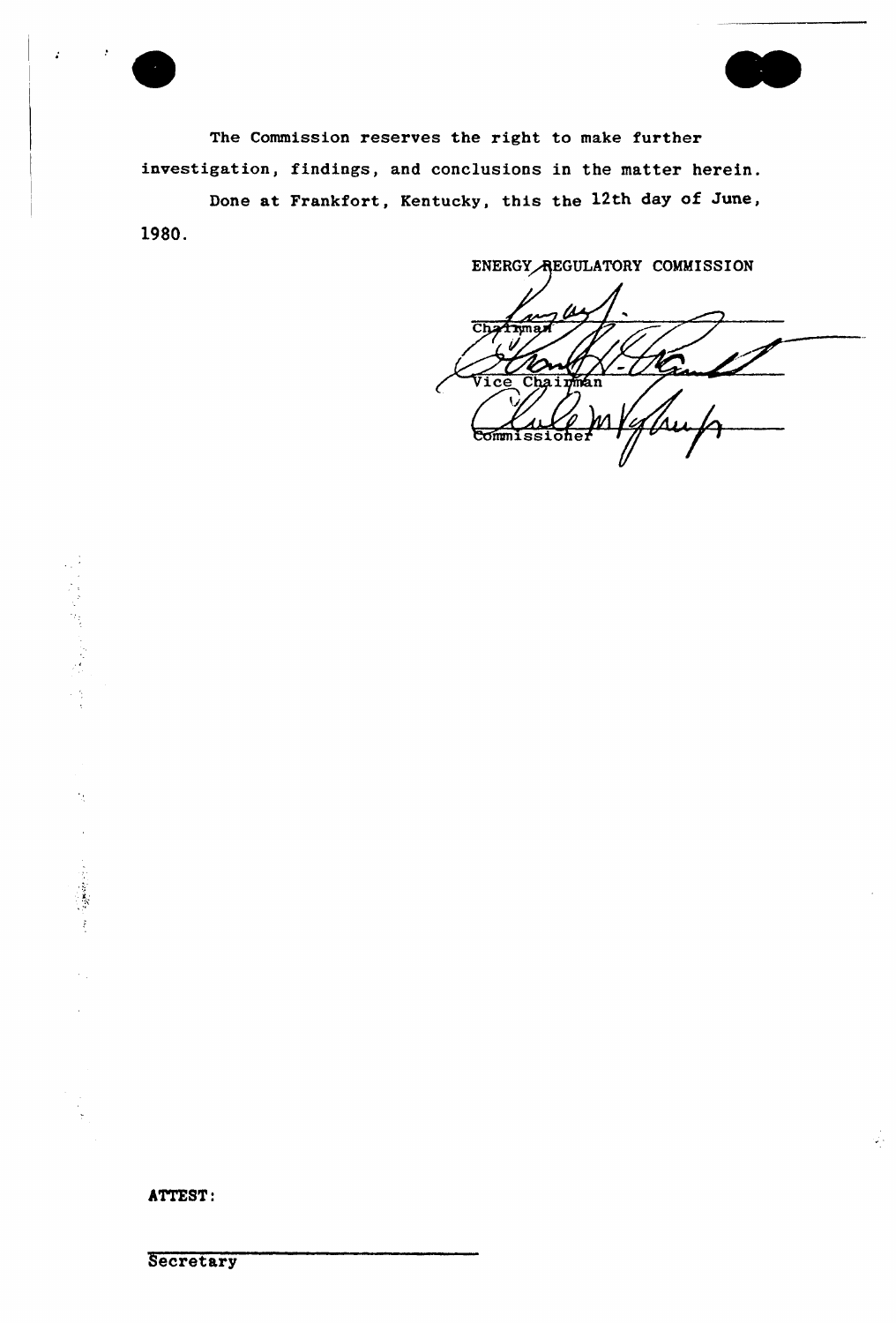



## APPENDIX "A"

APPENDIX TO AN ORDER OF THE ENERGY REGULATORY COMMISSION IN CASE NO. 7675 DATED JUNE 12, 1980-

The following rates and charges are prescribed for the customers in the area served by the Union Light, Heat and Power Company. All other rates and charges not specifically mentioned herein shall remain the same as those in effect under the authority of the Commission prior to the date of this Order.

## ELECTRIC SERVICE

#### Rates: Monthly

#### Rates RS-Residential Service

Net Monthly Bill\*

Computed in accordance with the following charges:

First 100 kilowatt hours at 6.503¢ per kilowatt hou Next 100 kilowatt hours at 4.1090 per kilowatt hours Next 300 kilowat Next 500 kilowat Additional kilowat hours at  $3.705\phi$  per kilowat hours at  $3.455$  per kilowat hours at 3.175¢ per kilowat hou: hour hou:

When electricity is used for "gualified" space heating, all kilowatt hours in excess of <sup>1500</sup> will be billed at 3.075¢ per kilowatt hour.

When Company approved electric water heaters are installed as the primary source of heating water, the  $3.705$ ? and 3.455¢ per kilowatt hour blocks of energy will be altered as follows:

First 100 kilowatt bours plus forty (40) percent of the total kilowatt hours used in the month shall be billed at 3.125¢ per kilowatt hour, except the maximum number of kilowatt hours to be billed at 3.125¢ per kilowatt hour is five hundred (500). The remaining kilowatt hours in this energy block shall be billed at 3.455¢ per kilowatt hour.

Minimum: \$3.05

+The monthly kilowatt hour usage shall be subject to plus or minus an adjustment per KWH determined in accordance with the "Fuel Cost Adjustment.

#### Rate GS-General Service

Net Monthly Bill~

Computed in accordance with the fo11owing charges

Demand Charge:

| First       | 15 kilowatts of demand or less |  |  | \$0.00 |                      |
|-------------|--------------------------------|--|--|--------|----------------------|
| <b>Next</b> | 35 kilowatts of demand         |  |  |        | at 3.05 per kilowatt |
| Next        | 50 kilowatts of demand         |  |  |        | at 3.00 per kilowatt |
|             | Additional kilowatts of demand |  |  |        | at 2.55 per kilowatt |

+The monthly kilowatt hour usage shall be subject to plus or minus an adjustment per KWH determined in accordance with the "Fuel Cost Adjustment."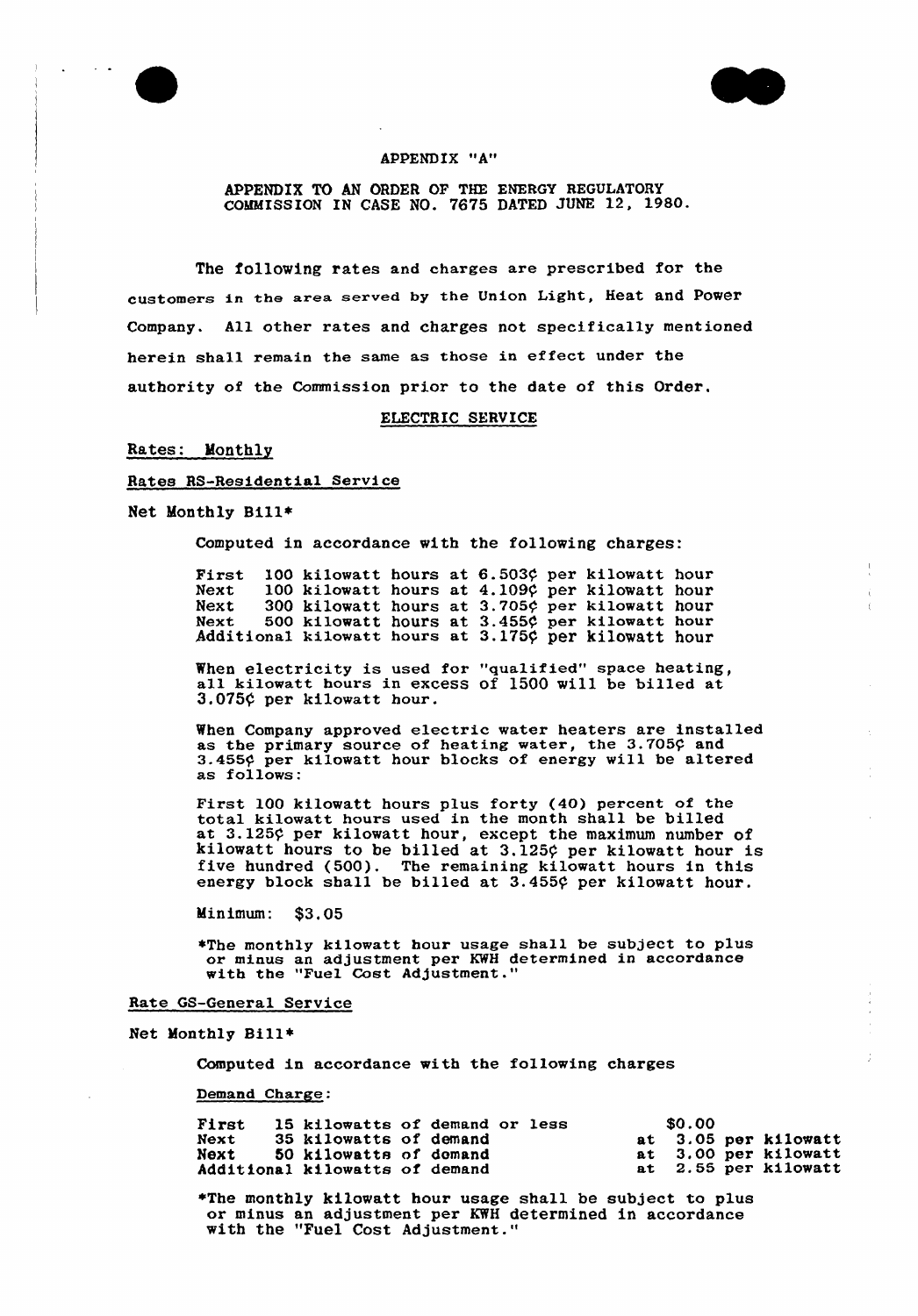

ĸ ΙC .C

 $\mathbf c$ 

 $\circ$ 

 $\overline{D}$ 

м :1

Þ X. D.

 $\mathbf a$ 

R,

μ

 $\frac{e}{k}$ 

 $\overline{\mathbf{a}}$  $\mathbf{P}$ t

ŷ, ່ ເ



# Rate GS-General Service (Cont'd)

## Energy Charge:

| First             |  | 500 kilowatt hours        |                                                |  |  | at 7.029¢ per kilowatt hour |  |
|-------------------|--|---------------------------|------------------------------------------------|--|--|-----------------------------|--|
| Next              |  | 1,500 kilowatt hours      |                                                |  |  | at 5.029¢ per kilowatt hour |  |
| Next              |  | 4,000 kilowatt hours      |                                                |  |  | at 3.949¢ per kilowatt hour |  |
| Next              |  |                           | 60 kilowatt hours per                          |  |  |                             |  |
|                   |  |                           | kilowatt of demand at 3.102¢ per kilowatt hour |  |  |                             |  |
| Next              |  |                           | 120 kilowatt hours per                         |  |  |                             |  |
|                   |  |                           | kilowatt of demand at 2.663¢ per kilowatt hour |  |  |                             |  |
| Next              |  |                           | 120 kilowatt hours per                         |  |  |                             |  |
|                   |  |                           | kilowatt of demand at 2.290¢ per kilowatt hour |  |  |                             |  |
|                   |  | Additional kilowatt hours |                                                |  |  | at 2.184¢ per kilowatt hour |  |
| Water Heating kwh |  |                           |                                                |  |  | 3.125¢ per kilowatt hour    |  |

Minimum: The demand charge but not less than \$5.55. A three phase customer whose demand does not exceed 15 KW will be charged an additional surcharge of \$4.75 per month for the three phase service.

#### Rate PSL-Primary Service Large

Net Monthly Bill\*

Computed in accordance with the following charges:

Demand Charge:

First 10,000 kilovolt amperes of deman Next 10,000 kilovolt amperes of demand at Next 20,000 kilovolt amperes of demand at Additional kilovolt amperes of demand at \$1.45/kilovolt amperes \$26,000.00 \$1.95/kilovolt ampere \$1.65/kilovolt ampere

Energy Charge:

First 120 kilowatt hours per kilovolt ampere of demand at 2.360? per kilowatt hour Next 120 kilowatt hours per kilovolt ampere of demand at 2.290¢ per kilowatt hour Next 240 kilowatt hours per kilovolt ampere of demand at 2.197¢ per kilowatt hour Additional kilowatt hours per kilowatt hour at 2.0824

Minimum: \$26,000.00

Rate GS-H-Optional Rate for General Service-Electric Space Heating

## Net Monthly Bill+

Computed in accordance with the fo11owing charges:

- A. For electricity used for space heating, during "heating period," \$3.45 per month plus 2.940¢ per kilowatt hour for all kilowat hours used.
- 8. For electricity used during periods other than the "heating period," the demand and kilowatt hours for this service shall be arithmetically combined for billing purposes with other electric service supplied, and billed at the applicable general service rate.

Minimum: \$3.45 per month during "heating period."

+The monthly kilowatt hour usage shall be subject to plus or minus an adjustment per KWH determined in accordance with the "Fuel Cost Adjustment."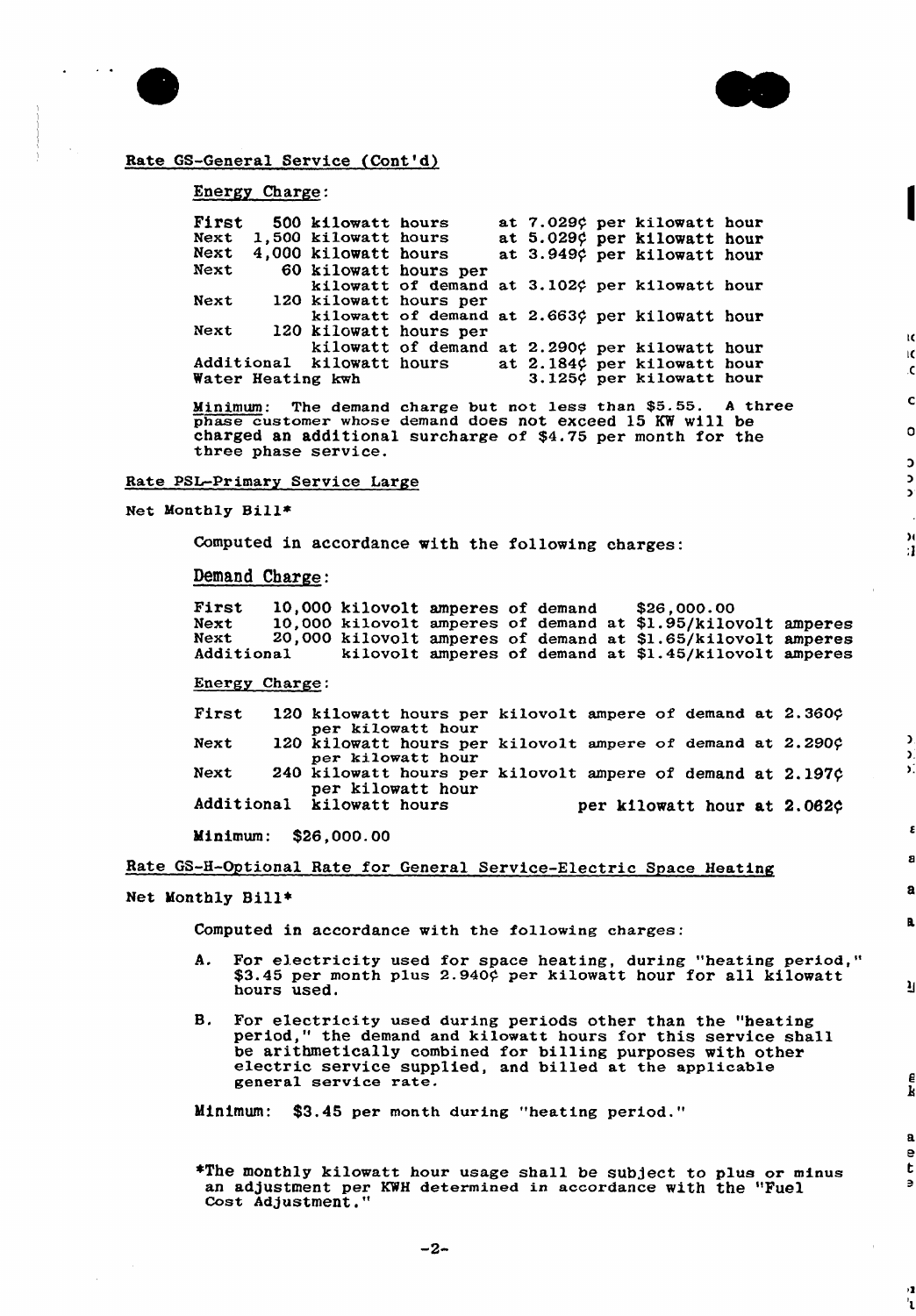



#### Rate MWP (Municipal Water Pumping)

#### Net Monthly Bill»

Computed in accordance with the following charges:

Minimum Bill: \$1.30 per connected HP per month. 3.799¢ per KWH

#### Rider WHS (Water Heating Service)

Net Monthly Bill\*

Computed in accordance with the following charges:

For KWH up to the maximum shown in the tabulation below according to size of water heater, but only after the balance of energy used (but not less than 200 KWH) is billed at the applicable standard "General Service."

## Rate:

3.125¢ per KWH

Minimum: \$1.30 per month to be added to the minimum of the standard service rate.

## Rate EHSC (Optional Rate for Electrically Heated Schools and Churches)

Net Monthly Bill\*

Computed in accordance with the following charges:

A. For electricity used during the five month period beginning with customer's initial monthly meter reading taken on or after April <sup>15</sup> of any year:

All kilowatt hours at 3.886¢ per kilowatt hour.

B. For electricity used during the remaining seven months of the year:

The first kilowatt hours equal to fifty percent of the kilowatt hours used during the peak month of the preceding five month period described in Section <sup>A</sup> above,

at  $3.883\zeta$  per kilowatt hour;

The next kilowatt hours equal to twenty percent of the kilowatt hours used during the peak month of the preceding five month period described in Section <sup>A</sup> above,

at  $3.076$  per kilowatt hour;

All additional kilowatt hours

at 2.826¢ per kilowatt hour.

Minimum: \$13.20

Should operation begin without the full five month period described in Section <sup>A</sup> above, a represontative peak month for such period shall be mutually agreed upon between the Company and the customer for billing purposes.

> \*The monthly kilowatt hour usage shall be subject to plus or minus an adjustment per KWH determined in accordance with the "Fuel Cost Adjustment."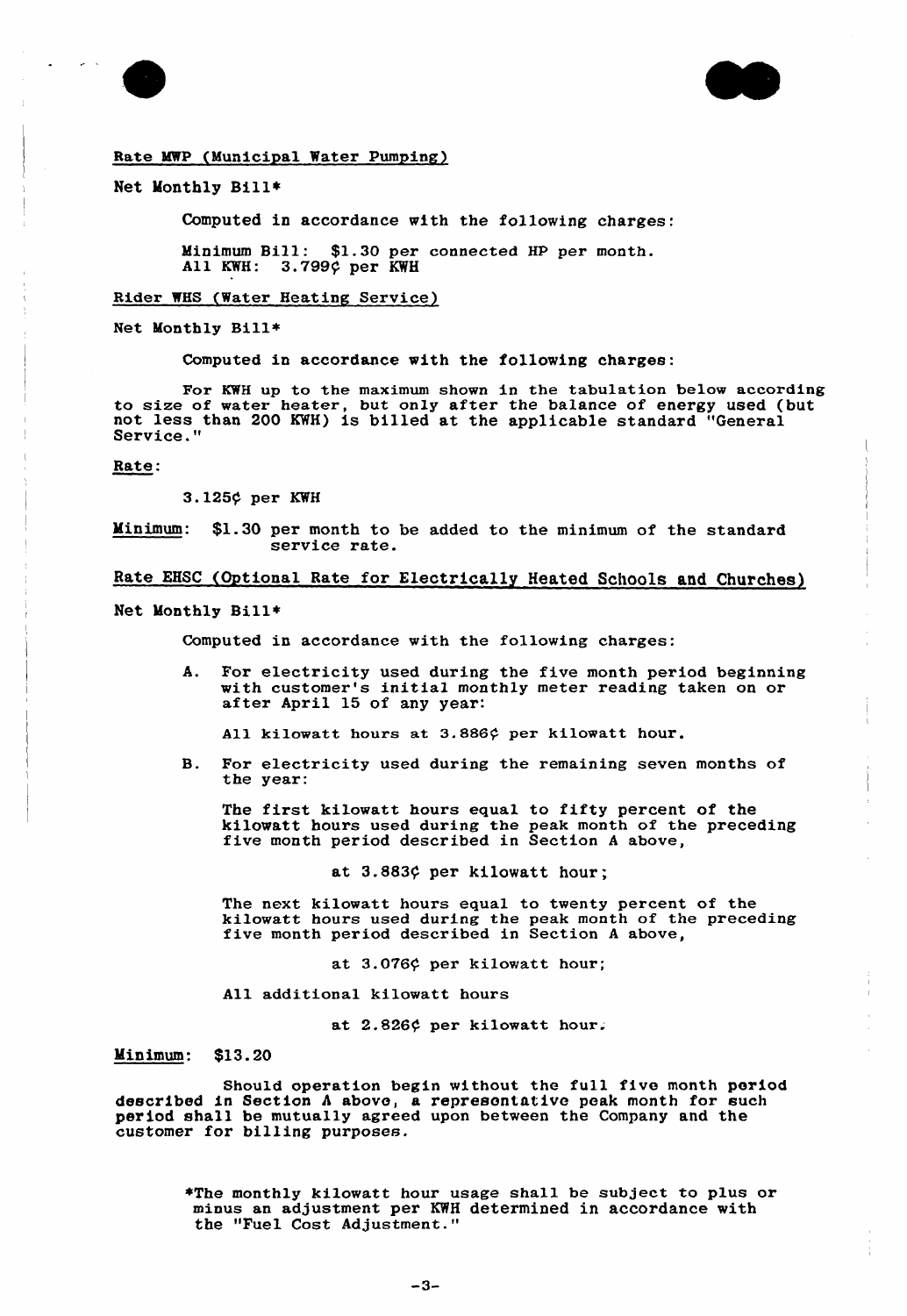



#### Rate CU (Optional Rate for Common Use in Apartment Buildings)

Net Monthly Bill\*

Computed in accordance with the following charges:

| First      | 400 kilowatt hours at 7.845¢ per kilowatt hour |  |  |                                            |  |
|------------|------------------------------------------------|--|--|--------------------------------------------|--|
| Next       | 300 kilowatt hours at 5.793¢ per kilowatt hour |  |  |                                            |  |
| Additional |                                                |  |  | kilowatt hours at 3.448¢ per kilowatt hour |  |

Minimum: \$3.15 <sup>A</sup> three phase customer vill be charged an additional surcharge of \$4.75 per month for the three phase service.

Rate DS (Domestic Service)

Net Monthly Bill»

Computed in accordance with the following charges:

All kilowatt hours at 5.676¢ per kilowatt hour.

Minimum: \$3.15 per range.

Rider <sup>A</sup> — (Optional Rider for Electrically Heated Apartments)

Net Monthly Bill»

Computed in accordance with the charges and provisions of the applicable "RESIDENTIAL SERVICE-RS RATE," except the following:

On accounts utilizing Company approved electric water heaters:

All kilowatts hours in excess of five hundred (500) kilowat hours, used during the "Heating Period," will be billed at 3.075¢ per kilowatt hour.

#### Mater Heating Service

Rider %HS-Water Heating Service is not applicable to this Rider.

When Company approved electric water heaters are installed and in use as the primary source of heating water and after a minimum of three hundred fifty (350) kilowatt hours are used and billed at the applicable RS Rate, a maximum of one hundred fifty (150) kilowatt hours shall be billed at 3.125¢ per kilowatt hour. The remaining kilowat hours shall be billed at the energy block (s) of the applicable RS Rate or as altered by Rider <sup>A</sup> during the "Heating period."

Rate  $C -$  Optional Rate for Churches

Net Monthly Bill\*

Computed in accordance with the following charges:

7.112¢ per kilowatt hour:

The applicable General Service rate, whichever is cheaper.

Minimum: \$2.60

 $\sim$  11

#### Rate POL-Private Outdoor Lighting Service

Net Monthly Bill»

|                                          | kw/Luminaire kwh Rate/kwh |     |                |
|------------------------------------------|---------------------------|-----|----------------|
| 7,000 Lumen Mercury, Open Refracter      | 0.203                     | 70  | <b>7.874¢</b>  |
| 7,000 Lumen Mercury, Enclosed Refracter  | 0.190                     | 66  | 11.218¢        |
| 10,000 Lumen Mercury, Enclosed Refracter | 0.271                     | 93  | 8.992¢         |
| 21,000 Lumen Mercury, Enclosed Refracter | 0.437                     | 151 | 7.145¢         |
| 2,500 Lumen Mercury, Open Retracter      | 0.109                     | 38  | 13.984¢        |
| 2,500 Lumen Mercury, Enclosed Retracter  | 0.109                     | 38  | <b>19.567¢</b> |
|                                          |                           |     |                |

»The monthly kilowatt hour usage shall be subject to p)ua or minus an adJustmont per KWH determinod in accordance with the "Fuel Cost Adjustment.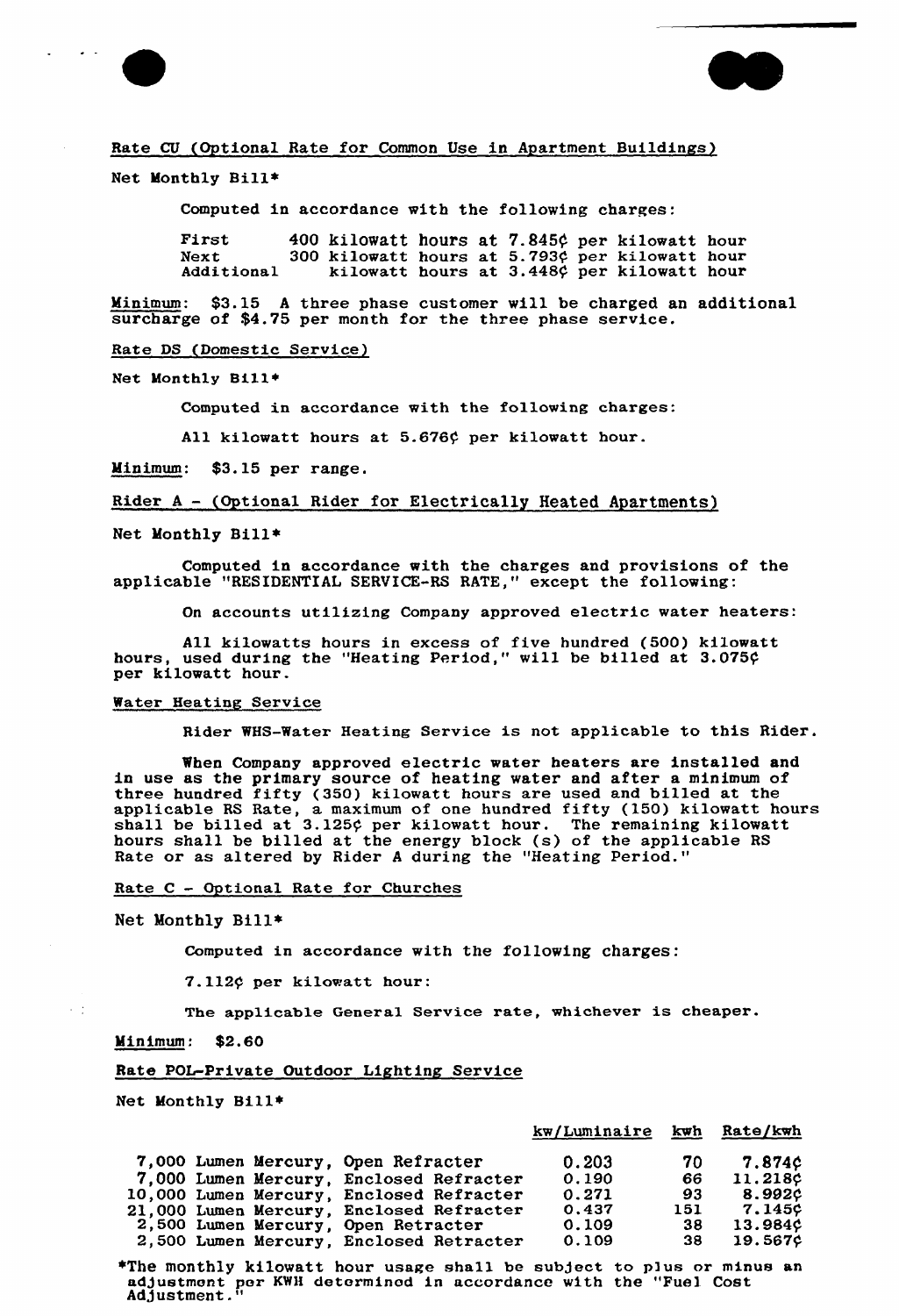



я

š.

 $\blacksquare$ 

М

 $\mathsf{L}$ 

# Rate SP — Seasonal Sports Service

## Net Monthly Bill\*

Computed in accordance with the provisions of the applicable rate provided that the net monthly bill will not exceed the equivalent of 6.450 $\varphi$  per kilowatt hour, plus the applicable fuel adjustment.

Minimum: The minimum charge shall be a sum equal to  $1-\frac{1}{2}\%$  of Company's installed cost of transformers and metering equipment required to supply and measure<br>service, but not less than \$4.25 whatever service<br>is on or disconnected.

Rate URD - Underground Street Lighting

Net Monthly Bill'~

|                                               | kw/Luminaire | kwh | Rate/kwh  |
|-----------------------------------------------|--------------|-----|-----------|
| 7,000 Lumen Mercury, Mounted on a 17-foot     |              |     |           |
| Plastic Pole                                  | 0.203        | 70  | 13.878¢   |
| 7,000 Lumen Mercury, Mounted on a 17-foot     |              |     |           |
| Wood Lam. Pole                                | 0.203        | 70  | 13.878¢   |
| 7,000 Lumen Mercury,<br>Mounted on a 30-foot  |              |     |           |
| Wood Pole                                     | 0.203        | 70  | 12.760c   |
| Rate FL - Flood Lighting<br>Net Monthly Bill* |              |     |           |
| 21,000 Lumen Mercury                          | 0.460        | 159 | 6.618¢    |
| 52,000 Lumen Mercury (35-foot woodpole)       | 1.102        | 380 | 4.422c    |
| 52,000 Lumen Mercury (50-foot woodpole)       | 1.102        | 380 | 5.319¢    |
| 50,000 Lumen High Pressure Sodium             | 0.484        | 167 | $8.021$ ¢ |

| ------<br>1.102<br>1.102 | .<br>380<br>380 | .<br>4.42<br>5.31 |
|--------------------------|-----------------|-------------------|
| 0.484                    | 167             | $8.02^{\circ}$    |
|                          |                 |                   |

Rider SES — Standby or Emergency Service

Net Monthly Bill+

The Net Monthly Bill will be computed under the applicable GS rate.

Minimum: The minimum charge will not be less than \$3,25 per kilowatt of contract demand or actual demand established during the calendar year whichever is higher.

#### Rate TL — Traffic Lighting Service

Net Monthly Bill\*

Computed in accordance with the following charges:

All Kilowatt hours at 3.166¢ per kilowatt hour

Minimum: \$1.05 por month for each point of delivery.

+The monthly kilowatt hour usage shall be subject to plus or minus an adjustment per KWH determined in accordance with the "Fuel Cost Adjustment."